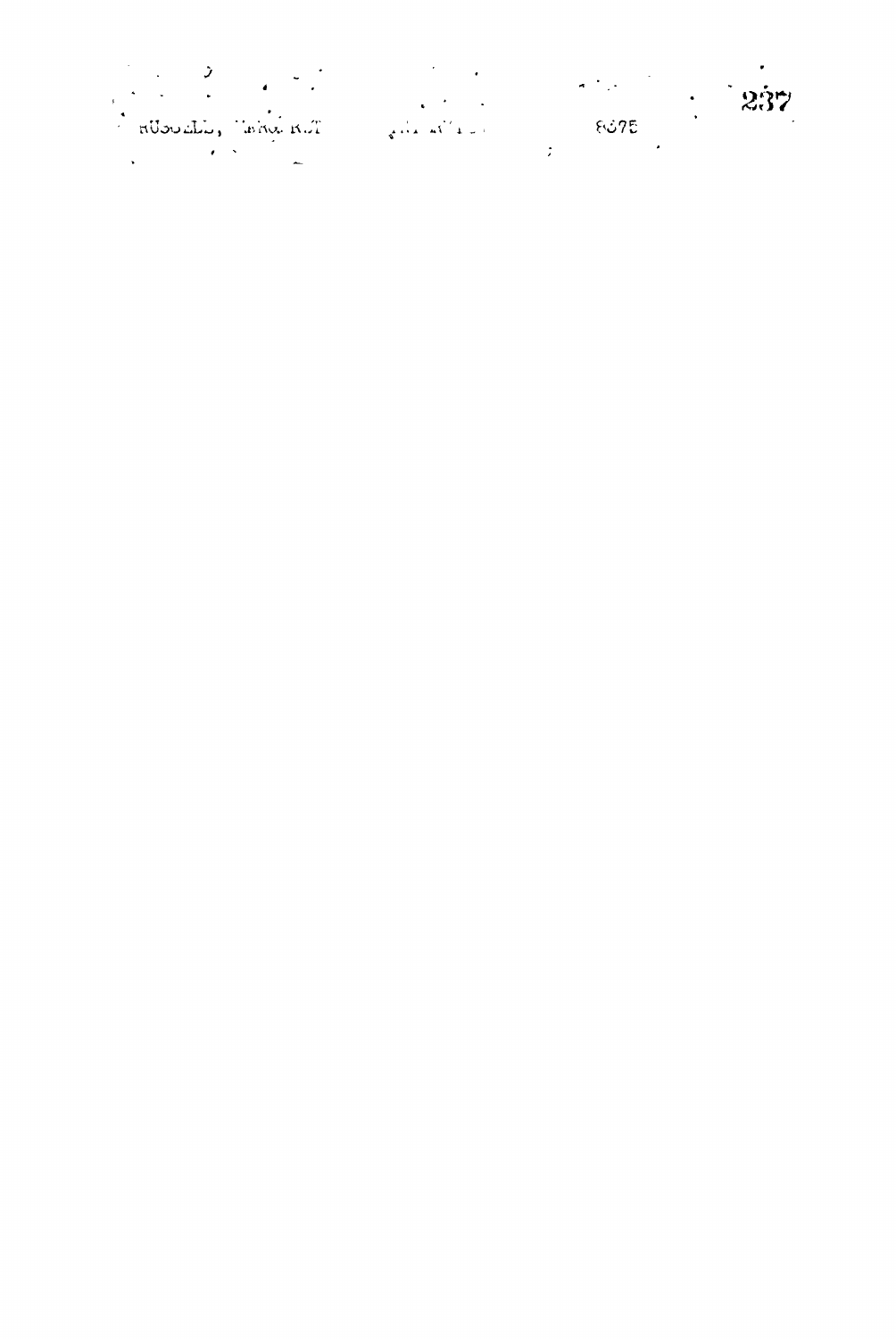$x - 1$  $\triangle$ . The William (R7) Ruddelling J. ARaddill . Form  $A - (S - 149)$ . TTO THE VIOLE ES PARTIN VAILTEMENT In then Figure is subty Repeat for Orlinoma  $\ddot{a}$ pla Worker's name = John F. Daughert, Mis report made on (date)  $193<sub>2</sub>$ ⇒ugust 27 Name. . . rs. arguret Russell. Post Office Address Davis, Oklahona  $\sqrt{6}$ Pesidence address (or location) Nonte 2 DATE OF BIRTH: Month August Der  $1$ Yeár Place of birth Cloctas Latto Analan Perritor Name of Father ashley right Place of birth Texas Other information alout future Shoe maker during prvi Nume of Mother Arabells Lowell Plage birth *Lississitui* . Sther information nout mother me-sixtent. Checks thuism. tes or complete narrative by the field worker dealing with the life and story the person interviewed. Refer to Manual for suggested subjects and question  $\hat{e}$ tinue on blank sheets if necessary and attach firmly to this form. Number of tets attached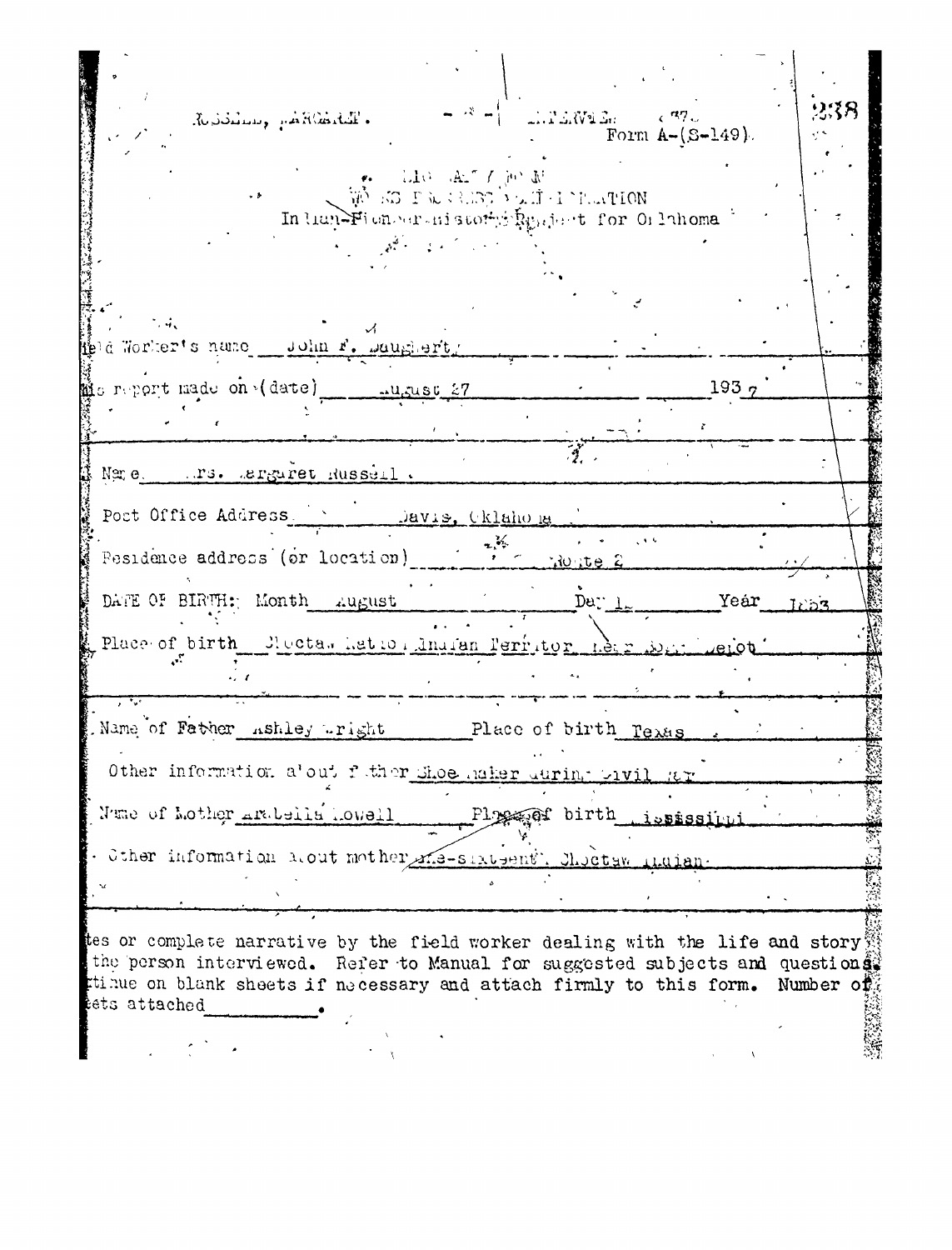John F. Daugherty Interviewer. August 25, 1937.

RUSSELL, MARGARET.

LIFE OF A PRONEZE WOMAN Javis, ukłanoma

My father wal Ashley Wright; he was born in Texas and my mother was arabella Howell wright, sister of Loctor T. F. Howell. She was born in Mississ ppi. There were  $\sin x$  children in the family.

**INFERVIEW** 

8375

I was born august 13,  $\omega_{\mathbb{R}}$  in the Chocta viation near Old Boggy Depoth My parents came to the Indian Territory between. 1840 and 1850 and settled near Old Boggy Depot. when the Civil war began Father joined the Confederate Army under General Cooper and became a shoemaker, making shoes for the soluters. He died a short time after the close of the war and we moved to the Chickasaw wation near Old Fort affouckle to which place Uncle John Howell came in loo6.

There was a standing army at Fort Arbuckle when. we moved here. The buildings were built of oak logs and lumber, and there was a large spring from which they secured water. We moved into a log house with no windows and a puncheon door. We had a terrible time trying to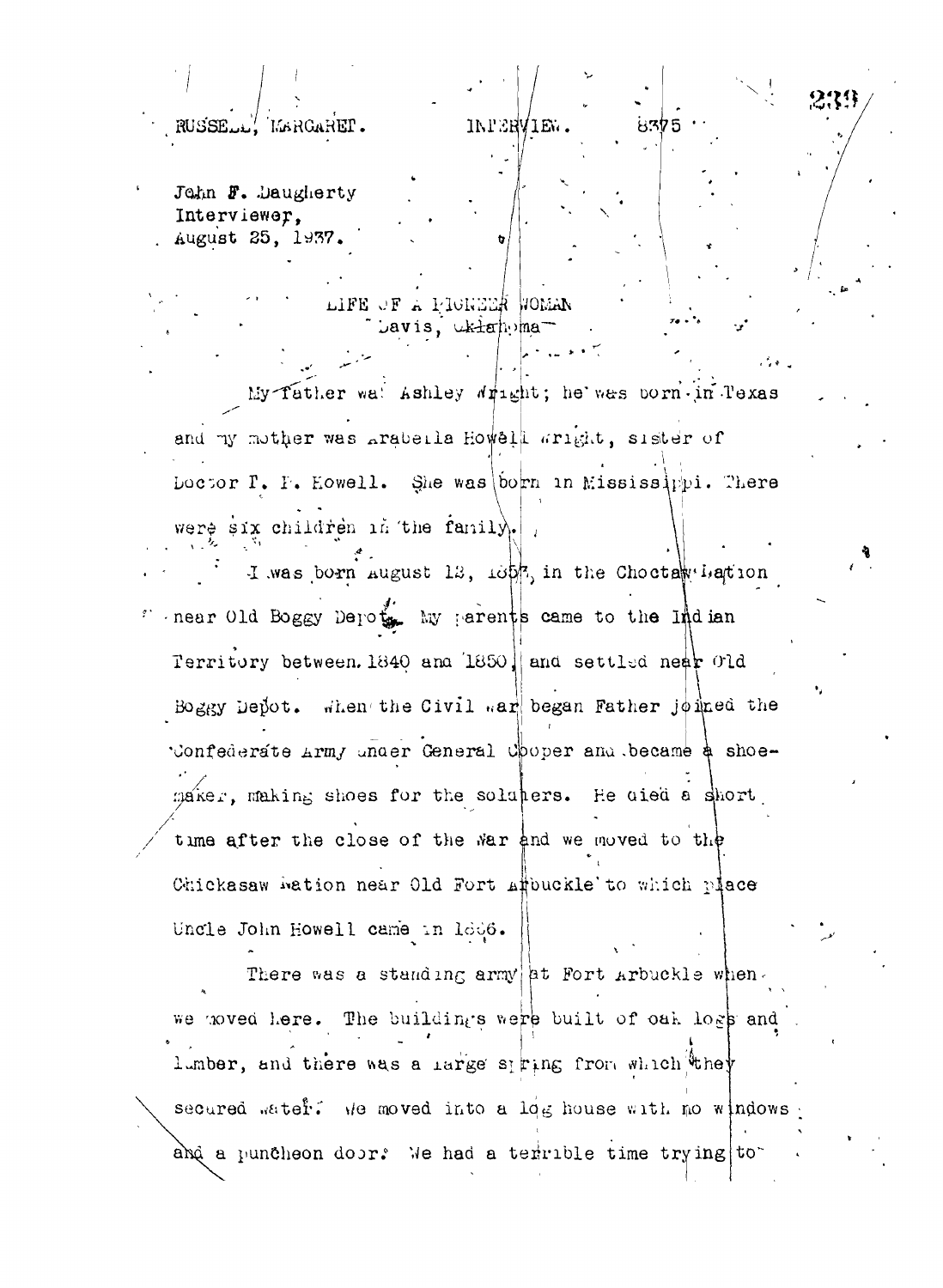live. Mother equit not shoot a gun ana/vere often with-Dut foou. I was alrays show to see con wen commits toward our touse, for I knew that neant we/would get some biscuits. They corresponding on pack horses, and they often stopped  $a\rightarrow a$  and  $b\rightarrow b$  are denoted the make  $\rightarrow b$  and  $\rightarrow b$  and  $\rightarrow b$  and  $\rightarrow b$  and  $\rightarrow b$  are  $\rightarrow b$  and  $\rightarrow b$  are  $\rightarrow b$  and  $\rightarrow b$  are  $\rightarrow b$  and  $\rightarrow b$  are  $\rightarrow b$  and  $\rightarrow b$  are  $\rightarrow b$  and  $\rightarrow b$  are  $\rightarrow b$  and  $\rightarrow b$  are  $\rightarrow b$  and  $\$ always wanted some coffee parched. I always all that. ; would put the coffee it a autch oven and stir it with a saddle to keep it from burning, while mother made their  $i$  iscuits. These nem always *fanted* two or three flour shers full of biscuits and they would leave some for us as ay. Then we would have a feast for biscuits were a rarity in those days. One day Uncle John brought us a quarter of fresh beef. Lother hung it up in the house, and that night

WELVALIA.

NUSSIQUE, L'ARGARET .

240-

375

a janther came and tried to steal it.  $\mu$ e climbed on the roof of the House, and screaked hudeously all night. whe wire frightened almost to death. Mother Let a fire. An the fireplace all night with a jot of boiling water  $\infty$  scald him should he  $\sharp r$  to come down the chimney. She had a pitchf $\oint$ rk and axe t $\oint$  use as weapons.

should be manage to pull the boards off the roof. when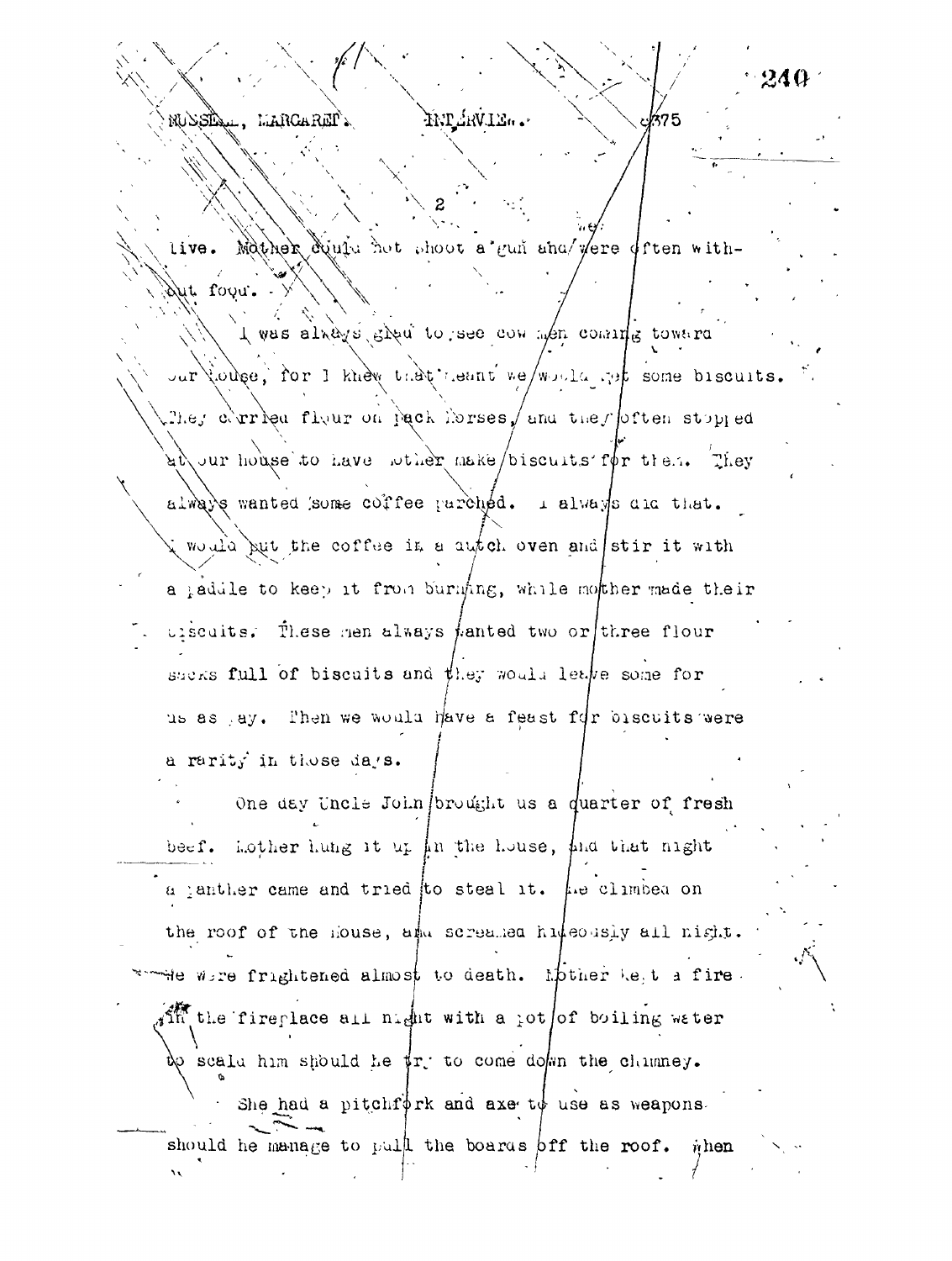daylight came he went away, and we still had our fresh . beef.  $\mathcal{L} = \mathcal{L}$ . The Comanche Indians often camed in the foothills of the Arbuckle weaterns near our home. They would not can in river or creek bottoms. The, preferred high ground so they could see for miles as a protection. against enemies, also they were afraid of being washed away by high weter if it should rain during the time they were camped.

**INTERVIEW** 

RUSSELL.

MARGARET

Each evening we could see the smoke from numerous campfires. Many times I have seen Indians shooting ouffalo calves. The ola buffaloes would get after the Indians and they would be forced to leave their horses and fall off a bluff or cimb a tree. They had a hard time getting something to eat. They often stole cattle und horses.

One night they made a raid and took every horse that Grandmother Howell had except a borrowed cow jony which was hobbled near the house.

One day John and the Colbert boys uressed like Indians, put poke berry juice on their faces and rode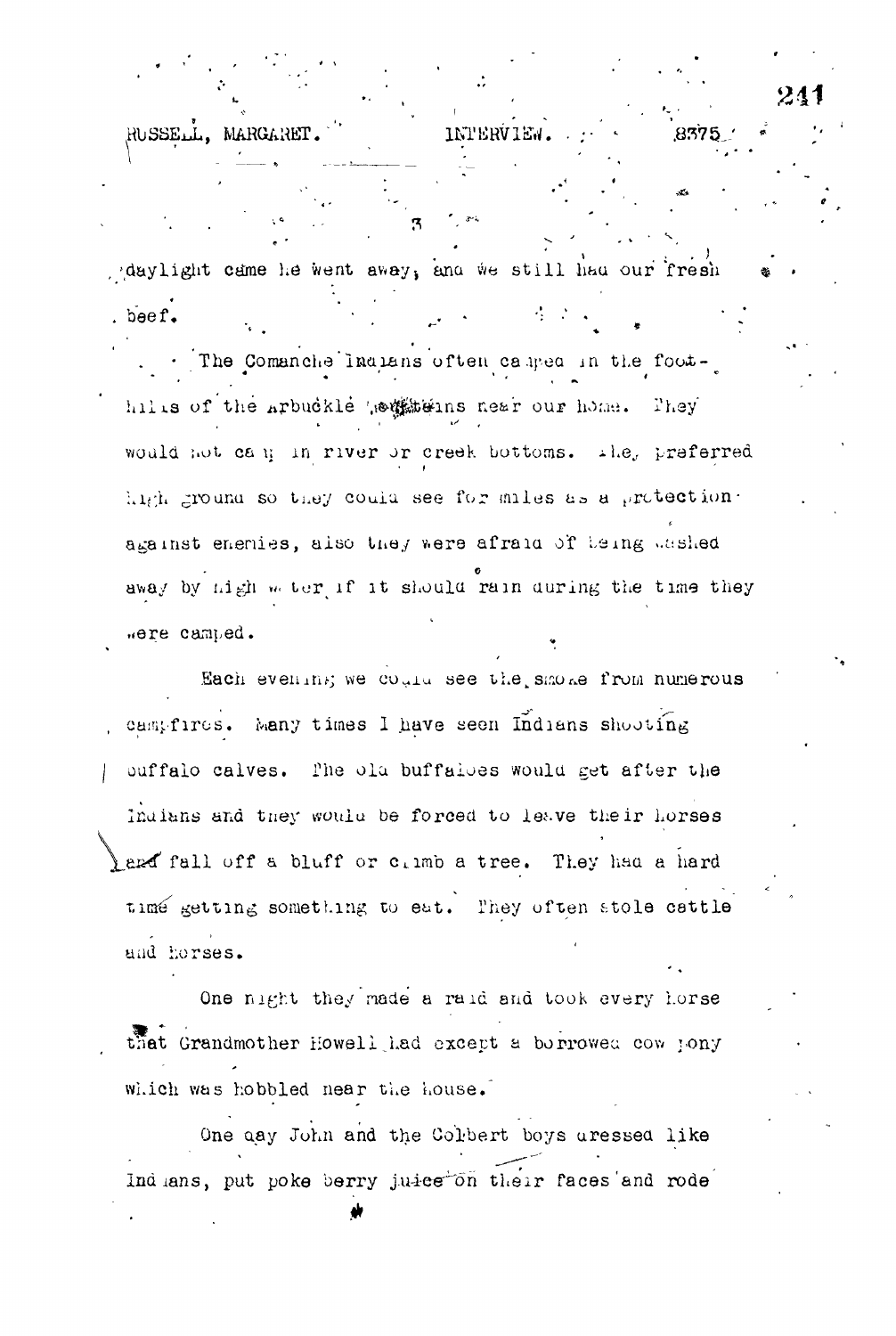RUSSELL, MARGARET. IN PERVIEW. into the camp. They spoke the Comanche language, and their uisguise was so rood that they recovered part of the horses without being harmed. The Indians, however, would not let them have and of the young horses. Only the cluest forses could be getten, and the older horses were never any account, afterward. Bach one had been shot with a poisoned arrow in the forehead, and a running sore came on the head of every one they brought back. They stole fifty, head of horses from Uncle. John one night. Le bent in pursuit of these forses but did not recover one. We raised jotaties which we are most of the time insterd of bread. These were stored in a cellar or ole which we dug under the bea. We hept potatoes from one year to the next this way. The Comanche Indians used to go to recan. Grove lexas to ; ick pecans. The mite peo, is would fight with then, kliling many. One night we heard some one moaning and groaning itifully in the brush hear our home. Upon investigation we found an old whitehalred Indian woman who could not speak a word of English, lying there badly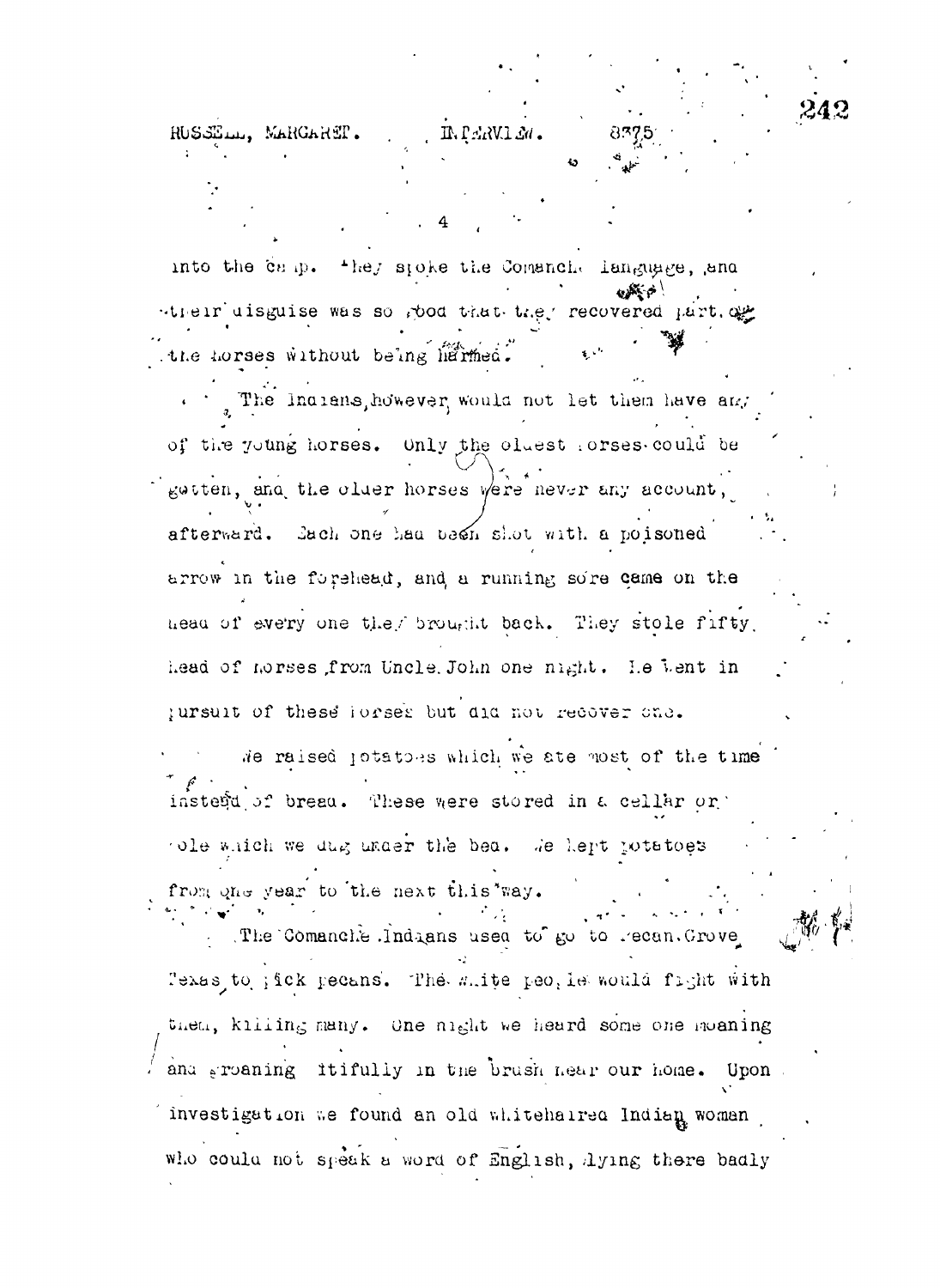8375

RUSSELL. MARGARIT.

cut and slassed. We took her into our home, and kept her for a month, at the end of which time her wounds were healed. We found out that she new Deen, in Pepen Grove when one of these fights occurred and nad barely escaped. with her life by hiding and by creeging deutiously through the brush. She slept on a buffalo rug in the. corner of the room and each night some of her tribesmen came and peeked through the cracks in the door to see that she was safe. My stepfather wanted to kill ner but lother regged him to spare her life. The Indians would probably have burned our home and killed all of us, had the old woman been killed. Mother fed and cared for her during the month. One might we saw ther  $\mathfrak F$  out and look at the stars. She stood there for a long time whing peculiar gestures. Then she came in and went to bed on the buffalo robe. The next night she crept stealthily away while we slept/, and we never suw ner again\*

INTERVIEW.

Our first washboard was made/of a thick oak board with grooves cut in it with a pocket knife. My. uncle John made it for us. The first jars we canned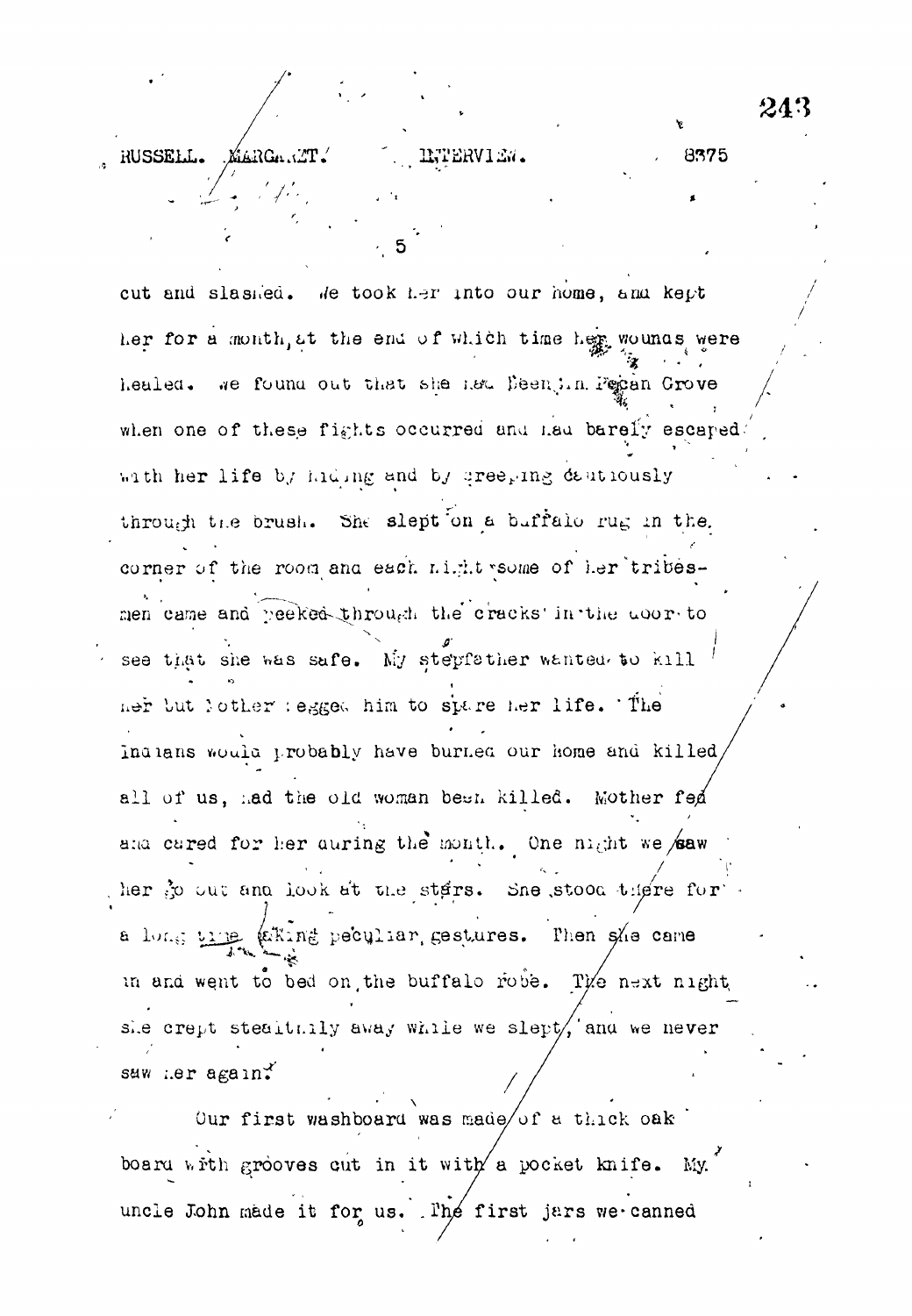244 RUSSELL. MARCARET **II.PERVIEW** 8775 6 fruit in were large stone jars with lids which we sealed

 $\mathcal{N}$ 

with sealing wax. Later, I married lerry mussell, a ranch man. owned a great deal of land which he rented, and had whent tlanted. When this wheat was ready it was threshed with an old horse power threshold invenine. Then the wheat was hauled to Byru's mill and ground into flour. This flour was traded for jearlings and thus my husband got a start in the cattle business. I had a blue duck riding skirt and I wore this when I rode with ny husband to round up cattle and horses which had wandered off. I roue the range for seven jears after we were married. We were . married on Cil Creek under the Chickasaw law. My Lusband tala fifty gollars for our license. The Chickasaw tribe had a law requiring a white man who wanted to marry an Indian girl to get ten or twelve signers to a petition stating that he was a desiratle citizen'

. before clerk or juge could issue the incense to wed. Their fee was ten dollars.

The few years after my husband and I were married Lun incident occurred which I shall never, forget. There was an óin mine prospector named Joe Arnold in here.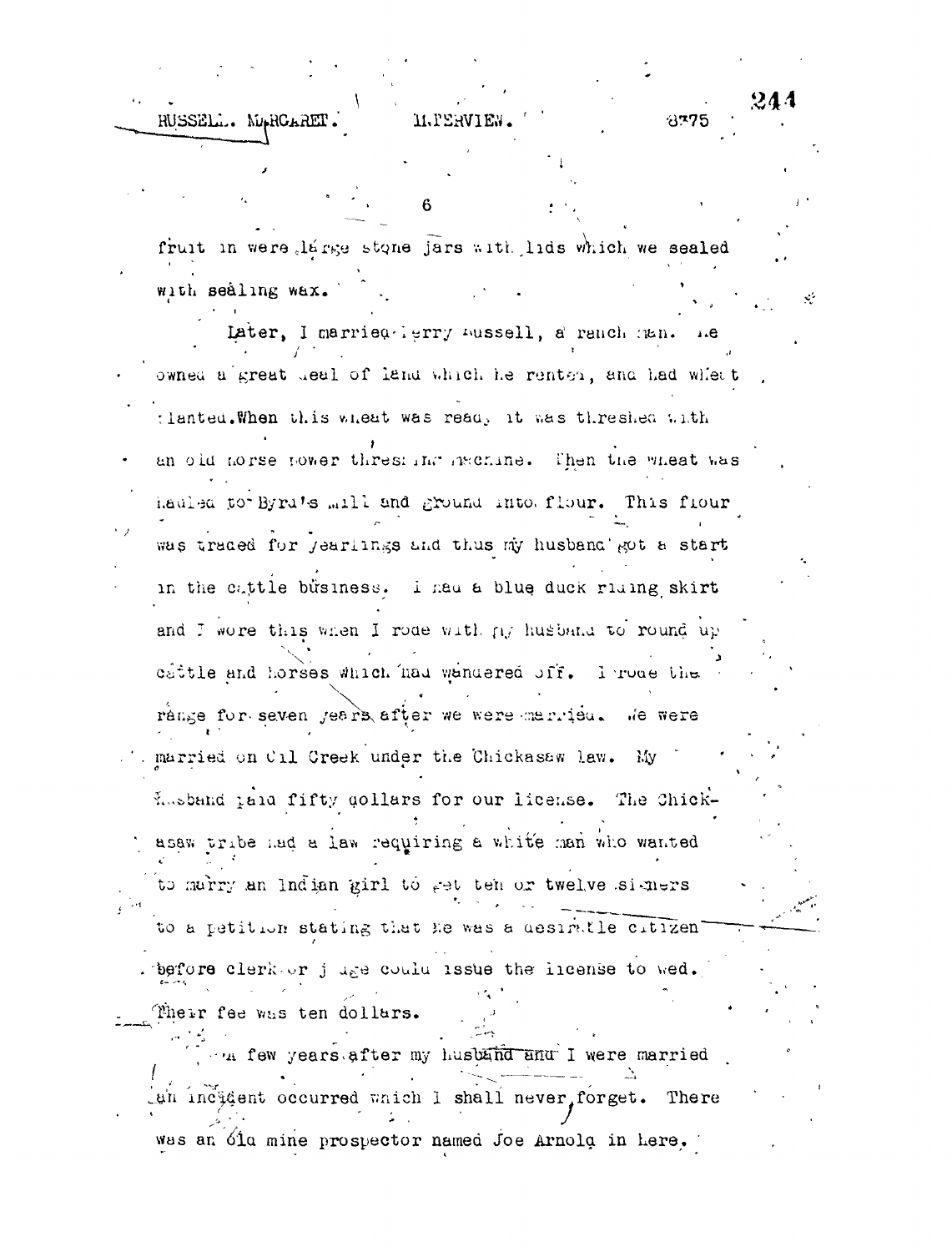INT SAVIET he often came to our house and layed cards with my hushena, Uncle John, and Uncle Matt wolf. Ane day the old prospector ulsap eared, and thele John dragged a not which large aled with the choiera gown to the washata River, tied a pole to it and threw it in. When they toid the neighbors that someboas, sa nuraered Mr. Arnola ani buried his body in the mashita Miver. Phey-took several people to the place where the mogetia been dragger showed them the blood, and made them telieve. Anst Mr. Armold had been maragrea. Che day some efficers rous up to our souse and arrested my liteband for the under of the missing armold. It was inithit spring-and . had justificationed a, ushed of June apples. The officers ate freely of these apples and when they left most of the a<sub>rties</sub> were pone. I was very among sbout losing y urites and having to star alone while my Lusband was a prisoner. The, chained him to the wagon and drove gway to arrest uncip John, leaving we in tears. They did not arrest uncle Matt, but told him he must produce wr. arnold or the would all three have to be tried. Uncle, Matt was wondering what to do when my aunt told him she had a letter from Joe Arnold and he was in Montague